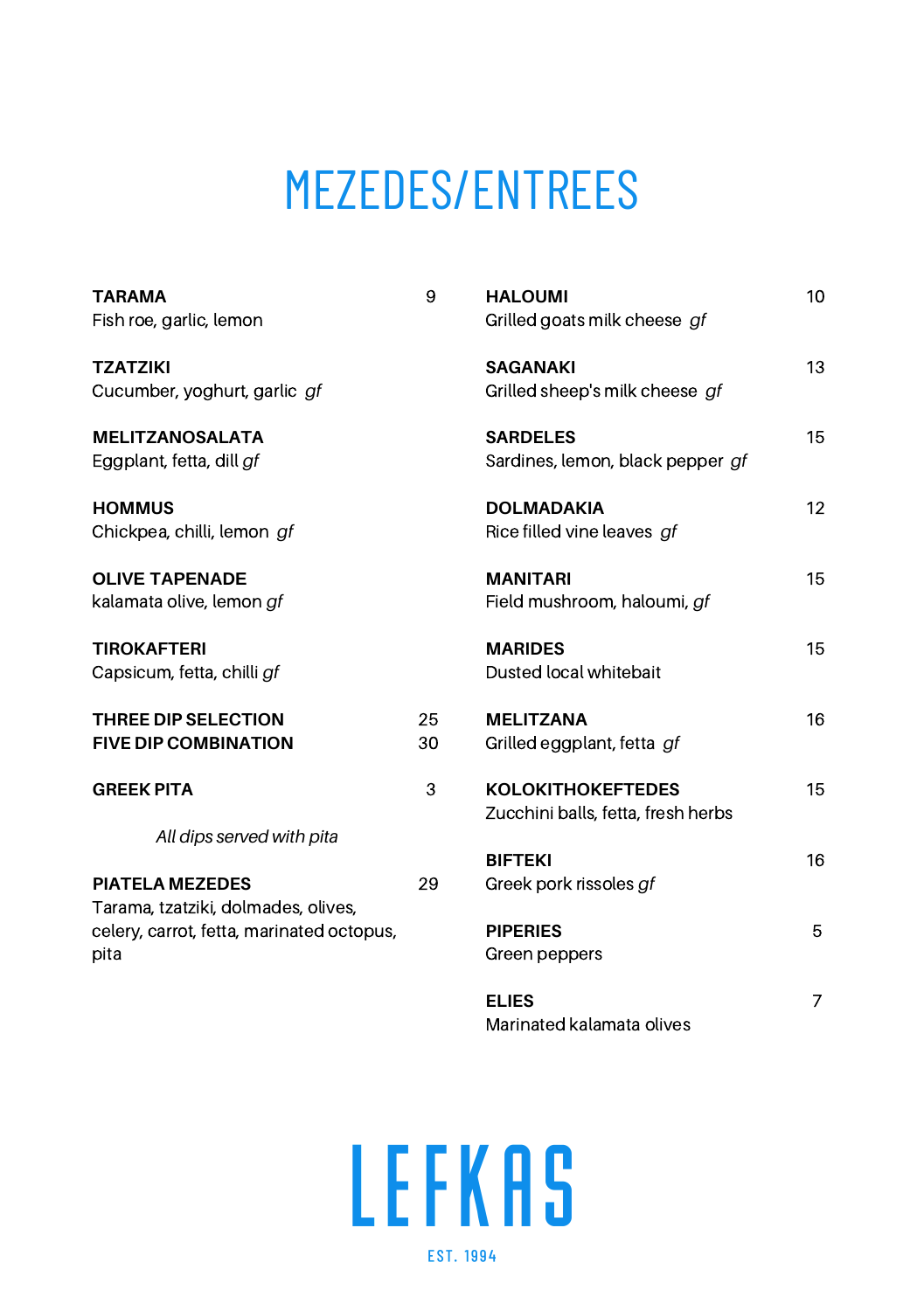### SEAFOOD/THALASINA MEAT/KREATIKA

| <b>HTAPODI</b>                            |    |
|-------------------------------------------|----|
| Grilled baby octopus gf                   | 28 |
| Marinated octopus - cold gf               | 26 |
|                                           |    |
| <b>CALAMARI TIGANITO</b>                  | 28 |
| Dusted calamari, lemon                    |    |
|                                           |    |
| <b>GARIDES SCARRAS</b>                    | 26 |
| Whole chargrilled prawns, garlic, pepper  |    |
| gf                                        |    |
|                                           |    |
| <b>MITHIA</b>                             | 27 |
| Mussels chargrilled, lemon, oregano gf    |    |
|                                           |    |
| <b>PSARI</b>                              |    |
| Dusted Reef Fish seasonal                 | 27 |
| Local grilled Red Emperor gf              | 29 |
|                                           |    |
| Fish served w salad & a choice of lemon   |    |
| potatoes, chips, rice or beans            |    |
|                                           |    |
| <b>COMBINATION PLATTER FOR 2</b>          | 76 |
| Chicken & lamb souvlakia, octopus,        |    |
| calamari, haloumi, tzatziki & pita        |    |
|                                           |    |
| <b>SEAFOOD PLATTER FOR 2</b>              | 82 |
| Octopus, fish, prawns, mussels, calamari  |    |
|                                           |    |
| <b>LEFKAS LEGEND PLATTER</b>              | 86 |
| Mixed grill consisting of lamb & chicken  |    |
| souvlakia, quails, lamb & chicken souvla, |    |
| cutlets, tzatziki gf                      |    |
|                                           |    |
| Add chips and Greek salad                 | 20 |

| <b>SOUVLAKI</b><br>In house marinated skewers<br>Chicken or Lamb gf                         | 25       |
|---------------------------------------------------------------------------------------------|----------|
| <b>PAIDAKIA</b><br>Rosemary infused lamb cutlets                                            | 30       |
| <b>ORTHIKIA</b><br>Chefs signature quails gf                                                | 28       |
| <b>SOUVLA</b><br>Slow cooked meat on the spit gf<br>Lamb<br>Chicken                         | 29<br>26 |
| All meals above are served w salad & a<br>choice of lemon potatoes, chips, rice or<br>beans |          |
| <b>YIROS</b><br>Marinated in Mediterranean herbs and<br>slow cooked on the rotisserie       |          |
| Chicken, Pork, or Lamb<br>Classic Lefkas yiros served on pita<br>w salad & tzatziki         | 28       |
| <b>Haloumi or Falafel</b><br>Served w pita, salad & tzatziki v<br>hommus vg                 | 20       |
| Yiros w Greek salad & tzatziki gf                                                           | 28       |

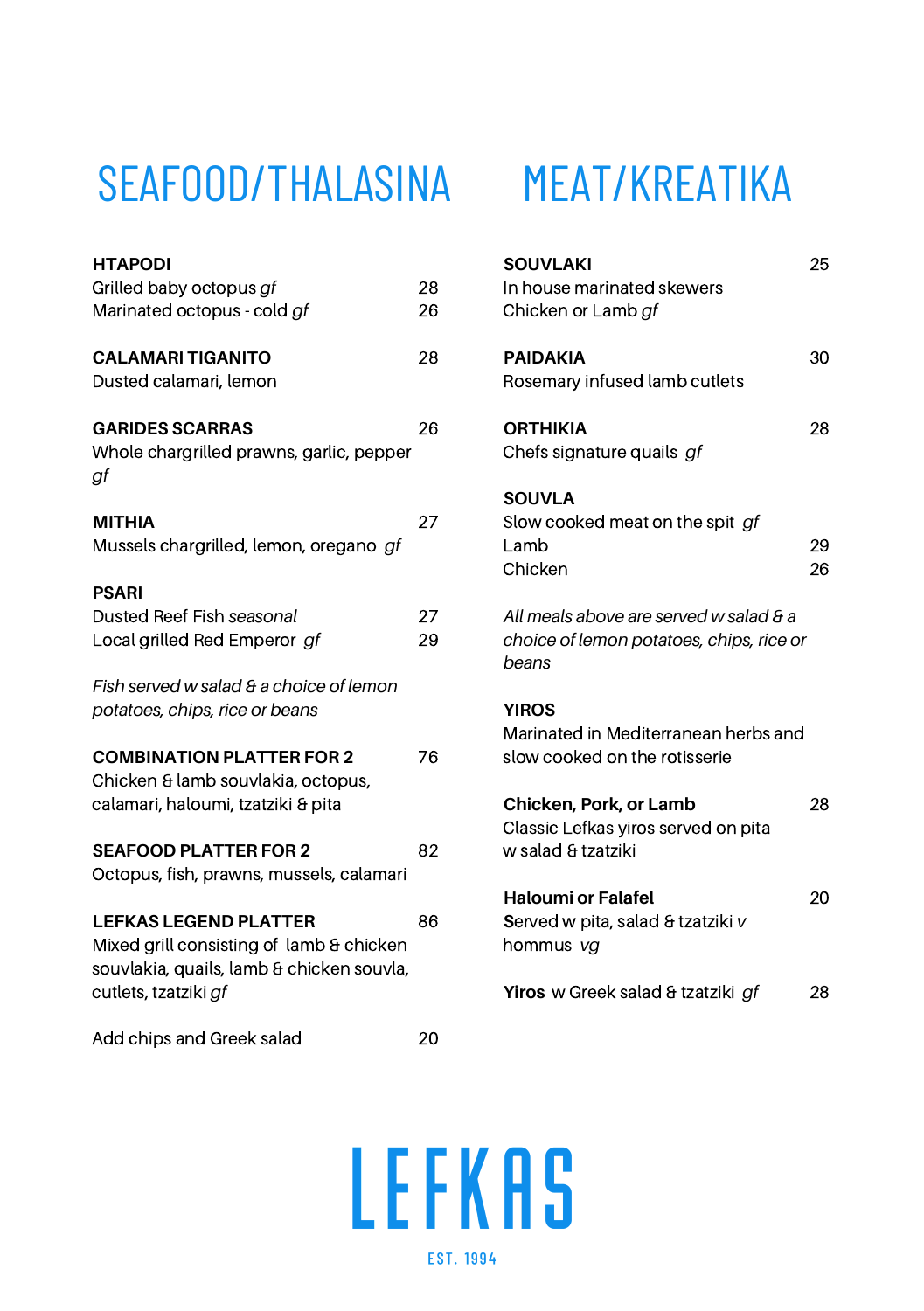# TRADITIONAL MAIN MEALS

| <b>MOUSSAKA</b><br>Layers of pork/beef ragu, eggplant<br>potato, bechamel | 27 | ARNI PSITO - serves two<br>Baked lamb shoulder<br>rosemary, oregano gf                 | 76 |
|---------------------------------------------------------------------------|----|----------------------------------------------------------------------------------------|----|
| <b>KEFTEDAKIA ME SALTSA</b><br>Meatballs in tomato salsa, garlic          | 24 | <b>PASTICHO</b><br>Beef/pork ragu, tubular pasta,<br>bechamel                          | 27 |
| <b>GEMISTES ME KIMA</b>                                                   | 24 |                                                                                        |    |
| Stuffed capsicum w meat, rice,<br>tomato gf                               |    | <b>LAHANODOLMADES</b><br>Cabbage Rolls filled w pork/beef<br>rice, avgolemono sauce gf | 25 |
| <b>KOTOPOULO LEMONATO</b>                                                 | 25 |                                                                                        |    |
| Baked lemon chicken gf                                                    |    | <b>SPANAKOPITA</b><br>Spinach & fetta pie v                                            | 26 |
| <b>ARNAKI STO FOURNO</b>                                                  | 30 |                                                                                        |    |
| Lefkas signature lamb shank 550g gf                                       |    | <b>SPANAKILASAGNA</b><br>Spinach lasagne v                                             | 26 |
| <b>STIFADO</b>                                                            | 27 |                                                                                        |    |
| Slow braised beef, red wine<br>whole baby onions gf                       |    | <b>GEMISTES PIPERIES</b><br>Stuffed Capsicum filled w tomato<br>fresh herbs gf/vg      | 22 |

*All meals above are served w salad & a choice of lemon potatoes, chips, rice or beans*

| <b>YOUVETSI</b>                       | 30 |
|---------------------------------------|----|
| Baked lamb, orzo pasta, tomato, fetta |    |
|                                       |    |
| <b>MAVROMITIKA ME SALTSA</b>          | 19 |
| Black eyed beans w leafy greens,      |    |
| lemon gf/vg                           |    |

#### FOR THE KIDS

| YIA TA PAIDIA                      |  |
|------------------------------------|--|
| Chicken Souvlaki, Fish or Calamari |  |
| served w chips                     |  |

12